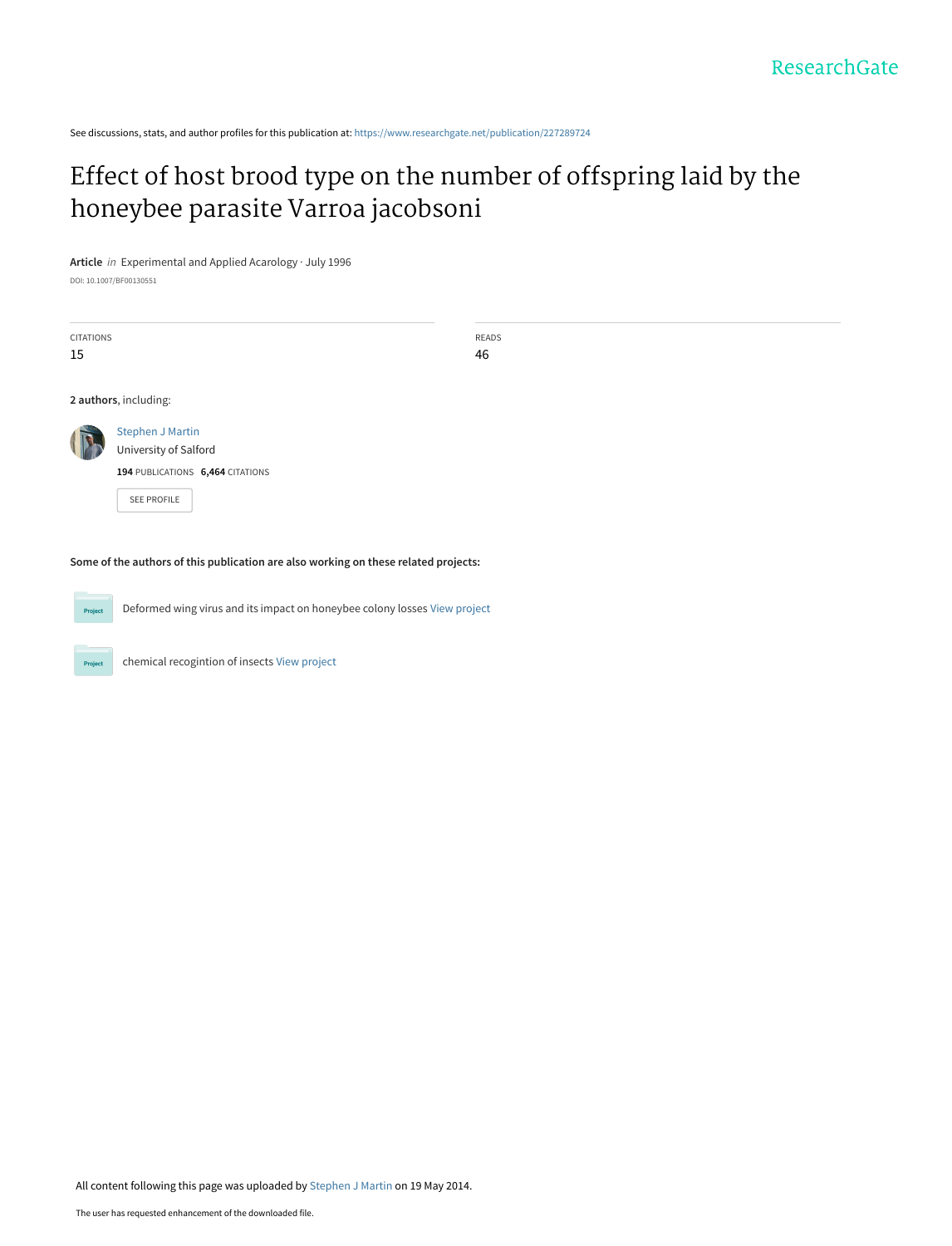# **Effect of host brood type on the number of offspring laid by the honeybee parasite** *Varroa jacobsoni*

Stephen Martin\* and Charlotte Cook

*Department of Biological Sciences, Hatherly Laboratories, University of Exeter, Exeter, UK* 

## ABSTRACT

The number of offspring laid by individual mites, varies depending on the type (drone or worker) of honeybee brood cell invaded. The number of offspring laid by individual mites increases when artificially transferred from worker to drone brood and vice versa when moved in the opposite direction.

Key words: *Varroa jacobsoni, Apis mellifera,* reproduction.

INTRODUCTION

On its natural host, *Apis cerana* F., *Varroa jacobsoni* Oud. is only able to reproduce successfully in sealed drone brood cells, because of effective detection and removal from infested worker cells (Rath and Drescher, 1990). However, when this species infested its 'new' host, *Apis mellifera* L., it was able to breed successfully in both drone and worker sealed brood cells. Studies have shown that a mite will lay fewer eggs in worker than in drone brood cells (Martin, 1995). Although mites show a strong preference towards invading drone brood (Boot *et al.,* 1992), they still invade worker cells. When mites invade worker cells, they lay eggs which are likely to perish because there is insufficient time to mature before the host bee emerges.

This study investigated whether the different numbers of offspring laid by mites in worker and drone cells is determined by the type of mite (genetic) or type of bee (environment).

## METHOD

Mother mites and their offspring were carefully extracted from naturally infested honeybee brood cells which had been sealed for 10-11 days. They were

0168-8162 © 1996 Chapman & Hall

<sup>\*</sup> To whom correspondence should be addressed.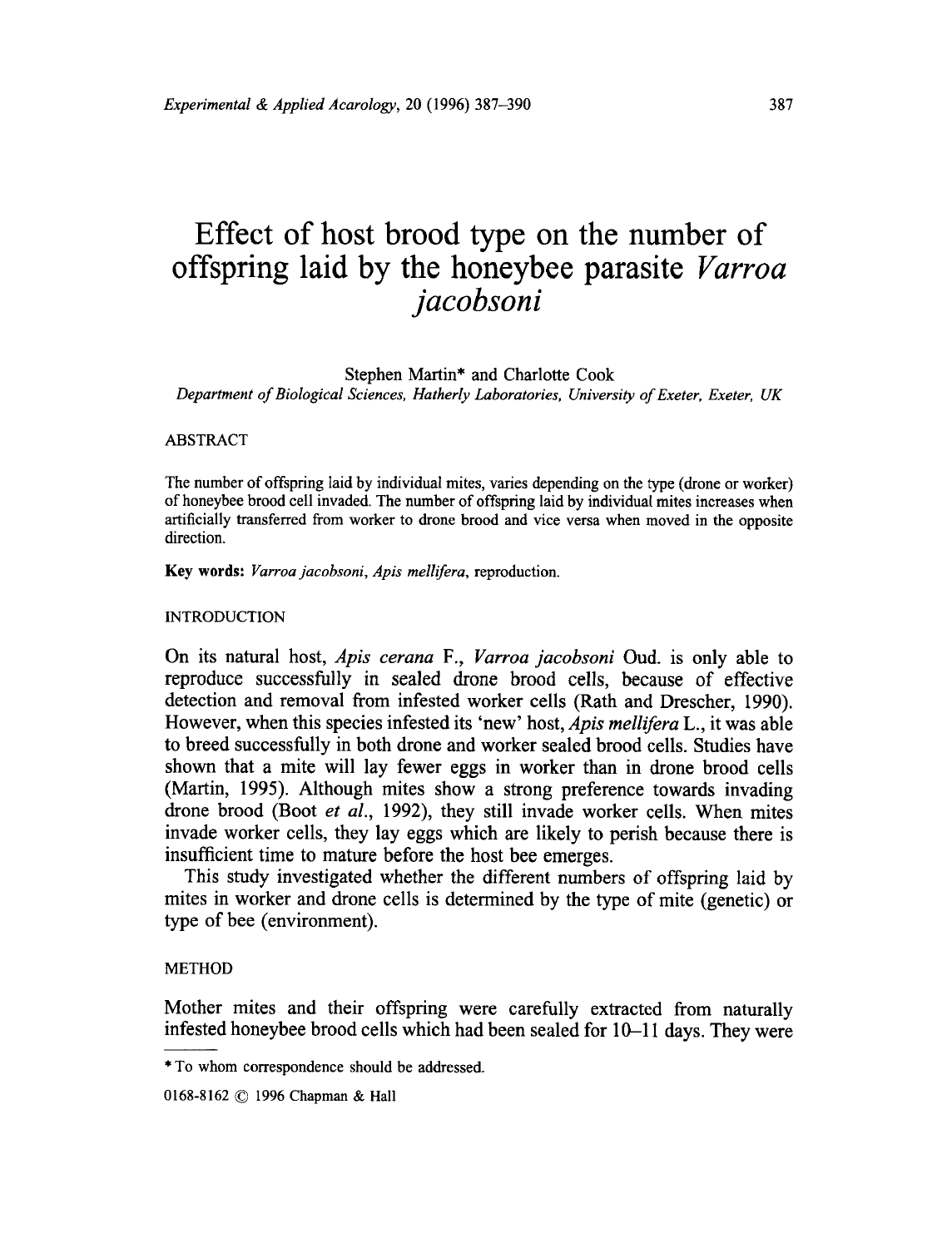then classified according to their developmental stage and sex. Only cells containing a single mother mite accompanied by normally developing offspring (Martin, 1995) were selected. The mothers were then segregated into six groups: those from worker cells which had laid three, four, or five offspring and those from drone cells which had laid four, five or six offspring. The mites were then kept for a maximum of 48 h in sealed Petri dishes containing bee pupae (various ages) at 23<sup>°</sup>C and high relative humidity  $(60\% + )$  until they were needed.

Frames of brood comb from two uninfested colonies in which cells were beginning to be sealed were removed from the hive and an acetate sheet was temporarily placed over the frame and the position of any sealed cells marked. Six hours later the frame was again removed and mites from the Petri dishes individually transferred into the newly (within 6 h) sealed cells and their positions recorded on the acetate sheet. Each mite was inserted into the sealed cell by making a small hole in the cap with a hot needle and after the mite had been inserted with a fine brush the cell was resealed with the hot needle. The frames were returned to the hive and left for 10–12 days before the artificially infested cells were opened for inspection. Four combinations of transfers, two controls (drone to drone and worker to worker) and two experimental (drone to worker and worker to drone), were conducted.

## RESULTS

Of the 119 mother mites artificially transferred, 16 (13%) disappeared; they were either removed by the bees or escaped when the bees resealed the cells. Of the remaining 103 mites, five died within the cell, 19 produced no offspring and four produced a single male offspring. All the cases of non-reproduction occurred in worker cells. Table 1 summarizes the data and shows that the number of offspring produced was related to the sex of the host brood. Table 2 provides details of the results for each transfer category and shows that the number of offspring remaining stable in the control groups increased in the worker to drone group and decreased in the drone to worker group. The decrease in the mean values of all groups except the worker to drone group is due to the mites which became non-reproductive after the transfer.

## TABLE 1

Percentage of mites which laid more, less or the same number of offspring before and after the transfer

|                                     | Percentage of offspring laid before and after transfer |              |              |
|-------------------------------------|--------------------------------------------------------|--------------|--------------|
|                                     | $%$ same                                               | % increasing | % decreasing |
| Worker to worker and drone to drone | 56 (30)                                                | 11(6)        | 33 (18)      |
| Worker to drone                     | 26(5)                                                  | 53 $(10)$    | 21(4)        |
| Drone to worker                     | 4(1)                                                   | 0(0)         | 96 (24)      |

The number of mites is given in parentheses.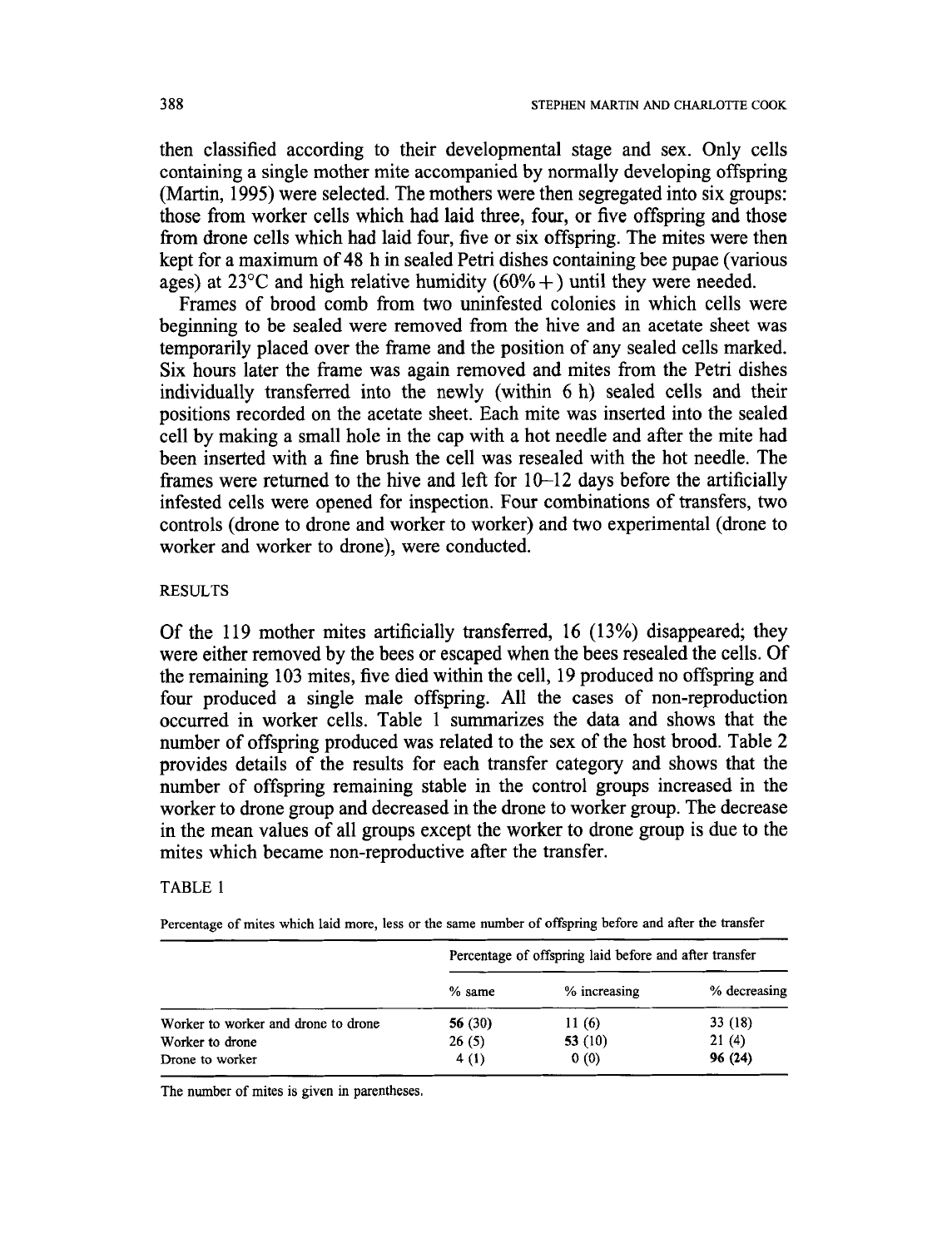#### EFFECT OF HOST BROOD TYPE ON NUMBER OF OFFSPRING

#### TABLE 2

| Number of offspring | Number of offspring                                               |        |           |
|---------------------|-------------------------------------------------------------------|--------|-----------|
| prior to transfer   | after transfer<br>Mode                                            | Median | Mean (SD) |
|                     | Control: worker to worker (alive = 45, dead = 1, missing = 7)     |        |           |
| 3                   | 3                                                                 | 3.0    | 2.0(1.5)  |
| 4                   |                                                                   | 4.0    | 2.8(1.8)  |
| 5                   | 5                                                                 | 5.0    | 3.6(2.2)  |
|                     | Experimental: worker to drone (alive = 19, dead = 0, missing = 3) |        |           |
| 3                   |                                                                   | 4.5    | 4.7(0.7)  |
| 4                   |                                                                   | 5.5    | 4.6(0.9)  |
| 5                   |                                                                   | 5.5    | 5.5(0.5)  |
|                     | Control: drone to drone (alive = 9, dead = 1, missing = 1)        |        |           |
| 4                   |                                                                   | 4.0    | 3.7(1.2)  |
| 5                   |                                                                   | 5.0    | 4.3(1.9)  |
| 6                   | 'n                                                                | 6.0    | $6.0$ (-) |
|                     | Experimental: drone to worker (alive = 25, dead = 3, missing = 5) |        |           |
| 4                   |                                                                   | 2.5    | 2.1(1.4)  |
| 5                   |                                                                   | 2.5    | 2.3(1.5)  |
| 6                   |                                                                   | 3.0    | 2.4(2.0)  |

**Comparison of the number of offspring laid before and after transfer in the four different groups** 

**The numbers in parentheses indicate the condition of the mites at the end of the study.** 

## DISCUSSION

**The study shows that individual mites can alter the number of offspring they lay, depending of the type of brood cell they invade. The mites cease to lay eggs**   $\approx$  170 h (Martin, 1994) and  $\approx$  200 h (Martin, 1995) after the cell is sealed in **the worker and drone cells, respectively. However, because the sealed brood stage of a worker is shorter (282-290 h) than that of a drone (340-360 h), egg laying ceases when the developmental ages of both the worker and drone brood are similar (purple eyed). In the natural host,** *A. cerana,* **the sealed brood stage of the drone (324-348 h; Tan** *et al.,* **1993; F. A. Shah, personal communication) lies closer to that of** *A. mellifera* **drones than the** *A. mellifera* **workers and correspondingly the mites laid five or six offspring (Sasaki, 1989).** 

**The rate of development of the mites on drone and worker brood is similar (Martin, 1994, 1995); the mother mite continues to feed on the developing bee pupa after the cessation of egg laying (Donz6 and Guerin, 1994) and any oocytes which have completed cytoplasmic development do not move on to vitellogenesis (Akimov** *et al.,* **1990). These observations suggest that it is the developmental age of the bee pupa, possibly through a biochemical substance, that triggers the cessation of egg laying. This would also explain why the mites**